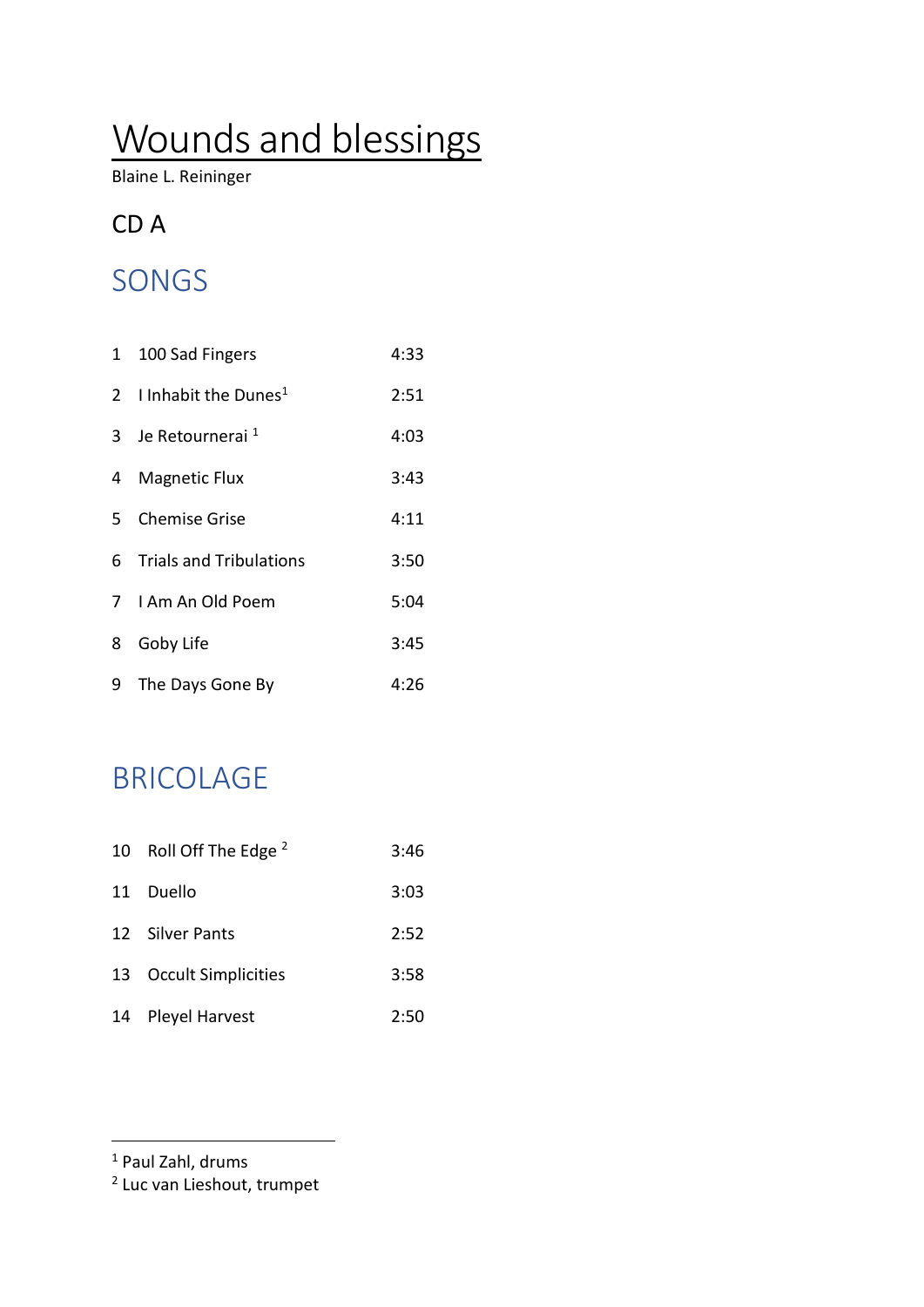#### CD B

### SOURCED

| $\mathbf{1}$ | One of Those Things                            | 2:05 |
|--------------|------------------------------------------------|------|
| 2            | Begin Your Day, Winny                          | 3:22 |
|              | 3 Your're Lucky                                | 3:35 |
| 4            | Slipstream                                     | 4:02 |
| 5            | Newbs Descending A Staircase <sup>3</sup> 2:26 |      |

# SERENE

| 6 Lockdown Blues <sup>3</sup>      | 2:07 |
|------------------------------------|------|
| 7 Indras Dream                     |      |
| 3:22<br>8 Die Ferne Klang          |      |
| 9 Sun Package <sup>4</sup><br>3:13 |      |
| 10 Unbirthday                      | 2:44 |
| 11 Quarter Teen <sup>5</sup>       | 3:46 |
| 12 Cahiers Noirs                   | 3:28 |
| 13 Harvest Moon                    | 4:19 |
| 14 Push                            | 5:13 |

<u>.</u>

<sup>&</sup>lt;sup>3</sup> Luc van Lieshout, trumpet

<sup>4</sup> Bob Hoffnar, pedal steel guitar

<sup>5</sup> Steven Brown, saxophone. Tilemachos Moussas, guitar